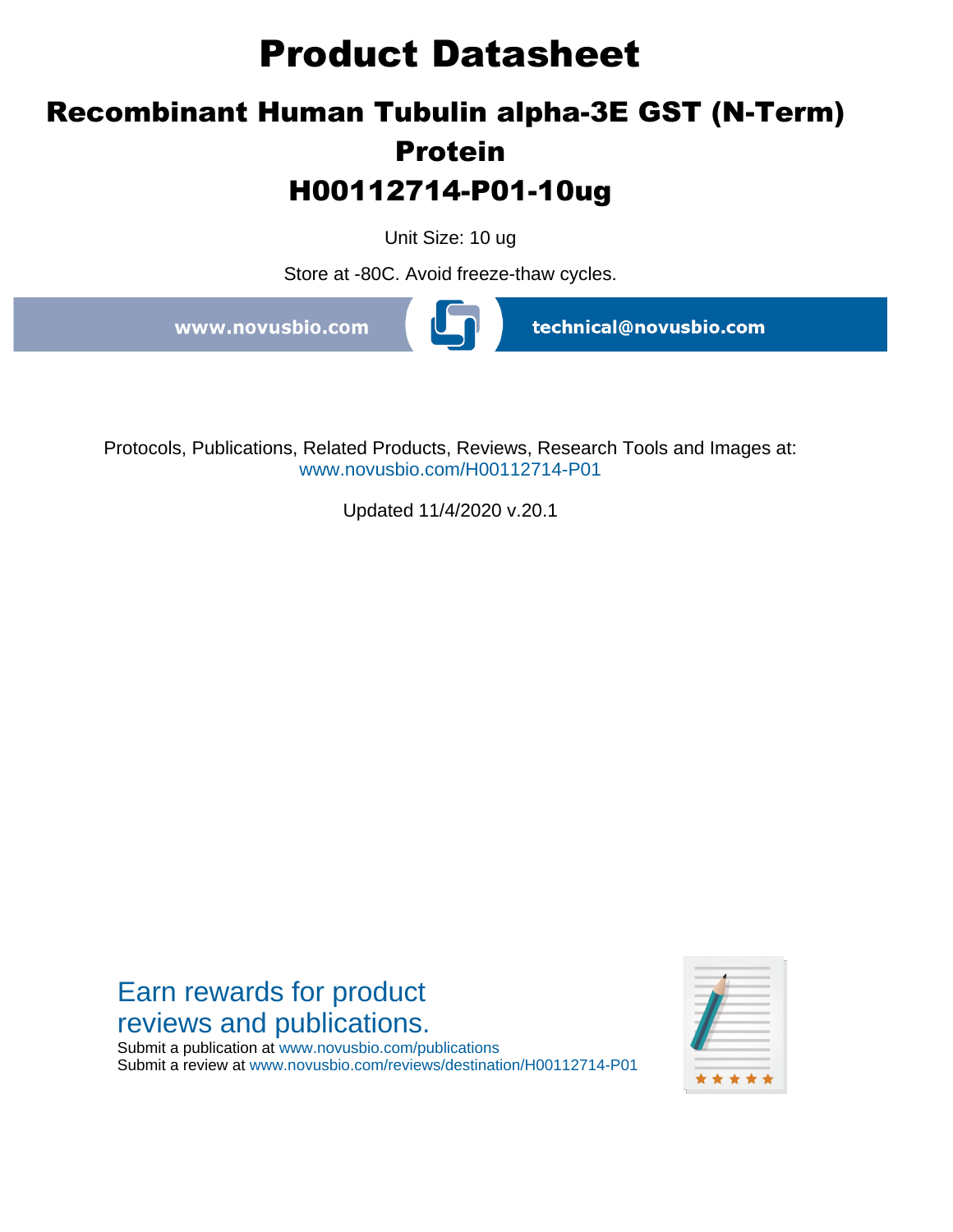### **H00112714-P01-10ug**

Recombinant Human Tubulin alpha-3E GST (N-Term) Protein

| <b>Product Information</b>         |                                                                                                                                                                                                                                                                                                                                                                                                                                                                                                                                                                                                                                                                                                                         |  |
|------------------------------------|-------------------------------------------------------------------------------------------------------------------------------------------------------------------------------------------------------------------------------------------------------------------------------------------------------------------------------------------------------------------------------------------------------------------------------------------------------------------------------------------------------------------------------------------------------------------------------------------------------------------------------------------------------------------------------------------------------------------------|--|
| <b>Unit Size</b>                   | 10 <sub>ug</sub>                                                                                                                                                                                                                                                                                                                                                                                                                                                                                                                                                                                                                                                                                                        |  |
| <b>Concentration</b>               | Please see the vial label for concentration. If unlisted please contact technical<br>services.                                                                                                                                                                                                                                                                                                                                                                                                                                                                                                                                                                                                                          |  |
| <b>Storage</b>                     | Store at -80C. Avoid freeze-thaw cycles.                                                                                                                                                                                                                                                                                                                                                                                                                                                                                                                                                                                                                                                                                |  |
| <b>Preservative</b>                | No Preservative                                                                                                                                                                                                                                                                                                                                                                                                                                                                                                                                                                                                                                                                                                         |  |
| <b>Purity</b>                      | >80% by SDS-PAGE and Coomassie blue staining                                                                                                                                                                                                                                                                                                                                                                                                                                                                                                                                                                                                                                                                            |  |
| <b>Buffer</b>                      | 50 mM Tris-HCl, 10 mM reduced Glutathione, pH 8.0 in the elution buffer.                                                                                                                                                                                                                                                                                                                                                                                                                                                                                                                                                                                                                                                |  |
| <b>Target Molecular Weight</b>     | 76.3 kDa                                                                                                                                                                                                                                                                                                                                                                                                                                                                                                                                                                                                                                                                                                                |  |
| <b>Product Description</b>         |                                                                                                                                                                                                                                                                                                                                                                                                                                                                                                                                                                                                                                                                                                                         |  |
| <b>Description</b>                 | A recombinant protein with GST-tag at N-terminal corresponding to the amino<br>acids 1 - 450 of Human TUBA3E full-length ORF<br><b>Source:</b> Wheat Germ (in vitro)<br><b>Amino Acid Sequence:</b><br>MRECISIHVGQAGVQIGNACWELYCLEHGIQPDGQMPSDKTIGGGDDSFNTFF<br>SETGAGKHVPRAVFVDLEPTVVDEVRTGTYRQLFHPEQLITGKEDAASNYARG<br>HYTIGKEIVDLVLDRIRKLADLCTGLQGFLIFHSFGGGTGSGFASLLMERLSVDY<br><b>SKKSKLEFAIYPAPQVSTAVVEPYNSILTTHTTLEHSDCAFMVDNEAIYDICRRN</b><br>LDIERPTYTNLNRLIGQIVSSITASLRFDGALNVDLTEFQTNLVPYPRIHFPLATYA<br>PVISAEKAYHEQLSVAEITNACFEPANQMVKCDPRHGKYMACCMLYRGDVVP<br>KDVNAAIATIKTKRTIQFVDWCPTGFKVGINYQPPTVVPGGDLAKVQRAVCMLS<br>NTTAIAEAWARLVHKFDLMYAKWAFVHWYVGEGMEEGEFSEAREDLAALEKD<br><b>CEEVGVDSVEAEAEEGEEY</b> |  |
| <b>Gene ID</b>                     | 112714                                                                                                                                                                                                                                                                                                                                                                                                                                                                                                                                                                                                                                                                                                                  |  |
| <b>Gene Symbol</b>                 | <b>TUBA3E</b>                                                                                                                                                                                                                                                                                                                                                                                                                                                                                                                                                                                                                                                                                                           |  |
| <b>Species</b>                     | Human                                                                                                                                                                                                                                                                                                                                                                                                                                                                                                                                                                                                                                                                                                                   |  |
| <b>Preparation Method</b>          | in vitro wheat germ expression system                                                                                                                                                                                                                                                                                                                                                                                                                                                                                                                                                                                                                                                                                   |  |
| <b>Details of Functionality</b>    | This protein was produced in an in vitro wheat germ expression system that<br>should preserve correct conformational folding that is necessary for biological<br>function. While it is possible that this protein could display some level of activity,<br>the functionality of this protein has not been explicitly measured or validated.                                                                                                                                                                                                                                                                                                                                                                             |  |
| <b>Notes</b>                       | This product is produced by and distributed for Abnova, a company based in<br>Taiwan.                                                                                                                                                                                                                                                                                                                                                                                                                                                                                                                                                                                                                                   |  |
| <b>Product Application Details</b> |                                                                                                                                                                                                                                                                                                                                                                                                                                                                                                                                                                                                                                                                                                                         |  |
| <b>Applications</b>                | Western Blot, ELISA, Protein Array, Immunoaffinity Purification                                                                                                                                                                                                                                                                                                                                                                                                                                                                                                                                                                                                                                                         |  |
| <b>Recommended Dilutions</b>       | Western Blot, ELISA, Protein Array, Immunoaffinity Purification                                                                                                                                                                                                                                                                                                                                                                                                                                                                                                                                                                                                                                                         |  |

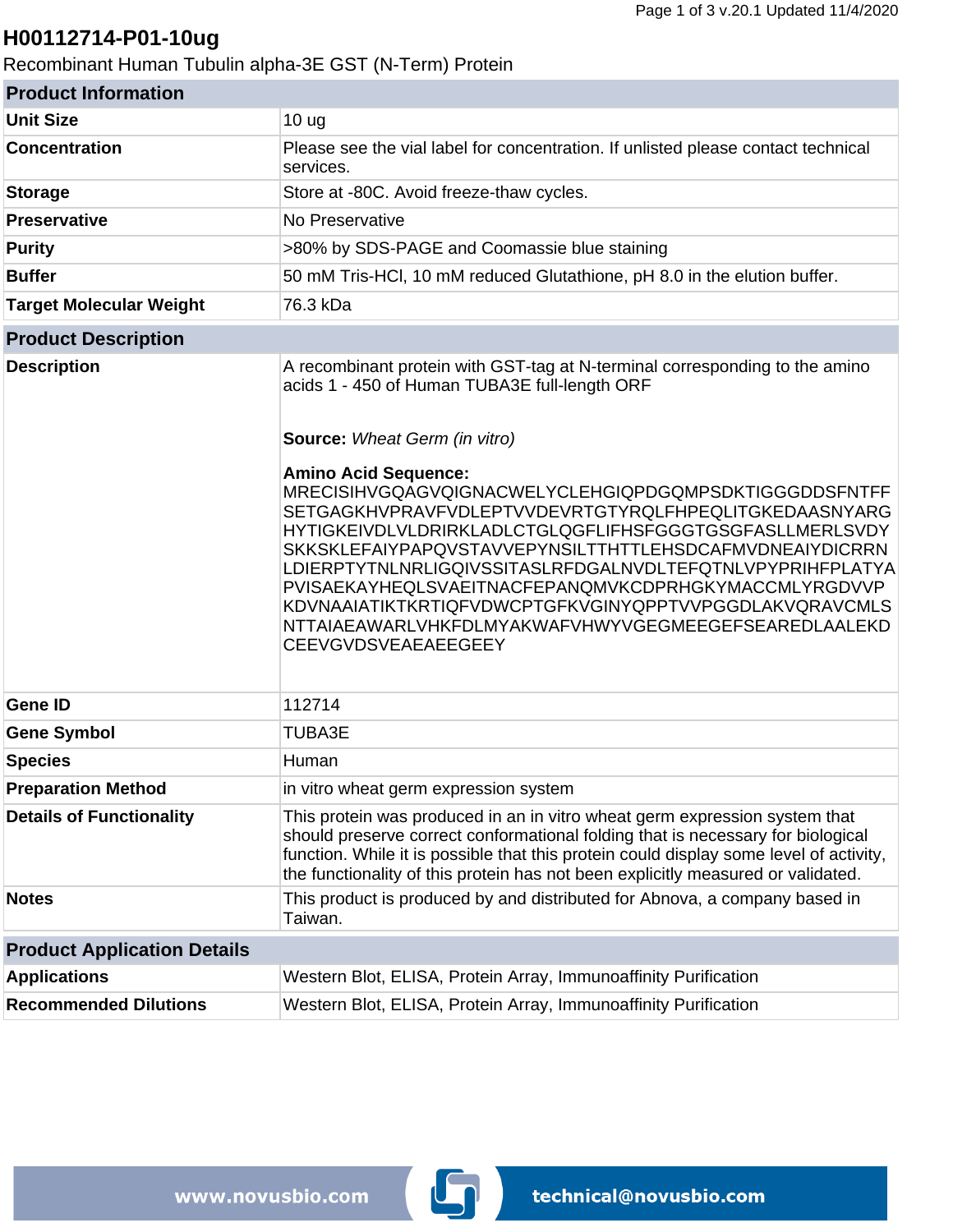| <b>Images</b>                               |                                                                     |
|---------------------------------------------|---------------------------------------------------------------------|
| 12.5% SDS-PAGE Stained with Coomassie Blue. | $175 -$<br>$80 -$<br>$58 -$<br>$46 -$<br>$30 -$<br>$25 -$<br>$17 -$ |

www.novusbio.com